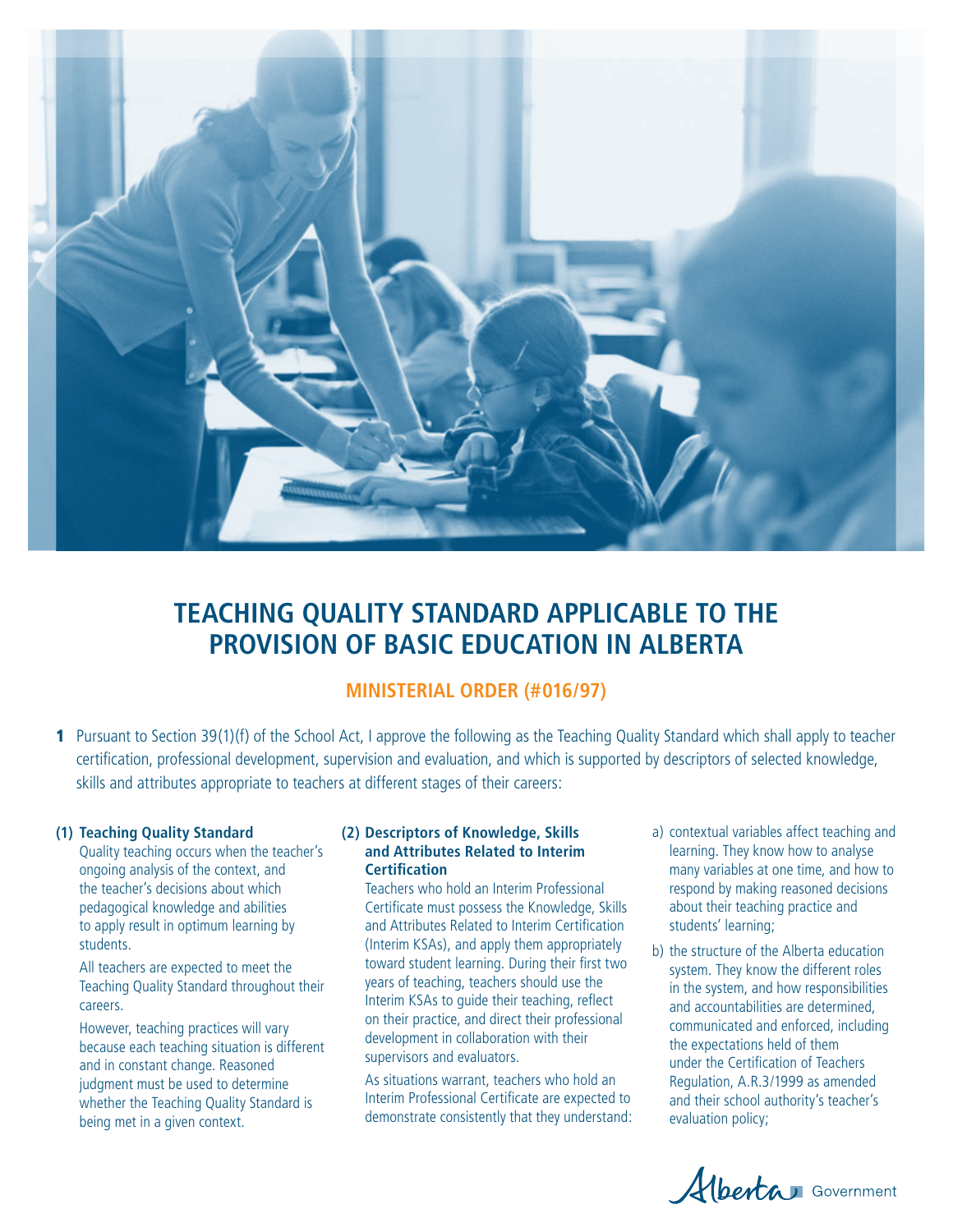- c) the purposes of the Guide to Education and programs of study germane to the specialization or subject disciplines they are prepared to teach. They know how to use these documents to inform and direct their planning, instruction and assessment of student progress;
- d) the subject disciplines they teach. They have completed a structured program of studies through which they acquired the knowledge, concepts, methodologies and assumptions in one or more areas of specialization or subject disciplines taught in Alberta schools;
- e) all students can learn, albeit at different rates and in different ways. They know how (including when and how to engage others) to identify students' different learning styles and ways students learn. They understand the need to respond to differences by creating multiple paths to learning for individuals and groups of students, including students with special learning needs;
- f) the purposes of short, medium and long term range planning. They know how to translate curriculum and desired outcomes into reasoned, meaningful and incrementally progressive learning opportunities for students. They also understand the need to vary their plans to accommodate individuals and groups of students;
- g) students' needs for physical, social, cultural and psychological security. They know how to engage students in creating effective classroom routines. They know how and when to apply a variety of management strategies that are in keeping with the situation, and that provide for minimal disruptions to students' learning;
- h) the importance of respecting students' human dignity. They know how to establish, with different students, professional relationships that are characterized by mutual respect, trust and harmony;
- i) there are many approaches to teaching and learning. They know a broad range of instructional strategies appropriate to their area of specialization and the

subject discipline they teach, and know which strategies are appropriate to help different students achieve different outcomes;

- j) the functions of traditional and electronic teaching/learning technologies. They know how to use and how to engage students in using these technologies to present and deliver content, communicate effectively with others, find and secure information, research, word process, manage information, and keep records;
- k) the purposes of student assessment. They know how to assess the range of learning objectives by selecting and developing a variety of classroom and large scale assessment techniques and instruments. They know how to analyse the results of classroom and large scale assessment instruments including provincial assessment instruments, and how to use the results for the ultimate benefit of students;
- l) the importance of engaging parents, purposefully and meaningfully, in all aspects of teaching and learning. They know how to develop and implement strategies that create and enhance partnerships among teachers, parents and students;
- m) student learning is enhanced through the use of home and community resources. They know how to identify resources relevant to teaching and learning objectives, and how to incorporate these resources into their teaching and students' learning;
- n) the importance of contributing, independently and collegially, to the quality of their school. They know the strategies whereby they can, independently and collegially, enhance and maintain the quality of their schools to the benefit of students, parents, community and colleagues;
- o) the importance of career-long learning. They know how to assess their own teaching and how to work with others responsible for supervising and evaluating teachers. They know how to use the findings of assessments, supervision and evaluations to select,

develop and implement their own professional development activities;

- p) the importance of guiding their actions with a personal, overall vision of the purpose of teaching. They are able to communicate their vision, including how it has changed as a result of new knowledge, understanding and experience; and
- q) they are expected to achieve the Teaching Quality Standard.
- **(3) Descriptors of Knowledge, Skills and Attributes Related to Permanent Certification**

Teachers who hold a Permanent Professional Certificate must demonstrate, in their practice, professional repertoires that are expanded beyond the Interim KSAs.

The following descriptors comprise a repertoire of selected knowledge, skills and attributes from which teachers who hold a Permanent Professional Certificate should be able to draw, as situations warrant, in order to meet the Teaching Quality Standard. Teachers, staffs, supervisors and evaluators should use the descriptors to guide professional development, supervision, evaluation and remediation strategies in order that teachers can meet the Teaching Quality Standard consistently throughout their careers.

a) Teachers' application of pedagogical knowledge, skills and attributes is based in their ongoing analysis of contextual variables.

 Teachers' analysis of contextual variables underlies their reasoned judgments and decisions about which specific pedagogical skills and abilities to apply in order that students can achieve optimum learning. Selected variables are outlined below.

#### STUDENT VARIABLES

demographic variables, e.g. age, gender maturation abilities and talents relationships among students subject area of study prior learning socio-economic status cultural background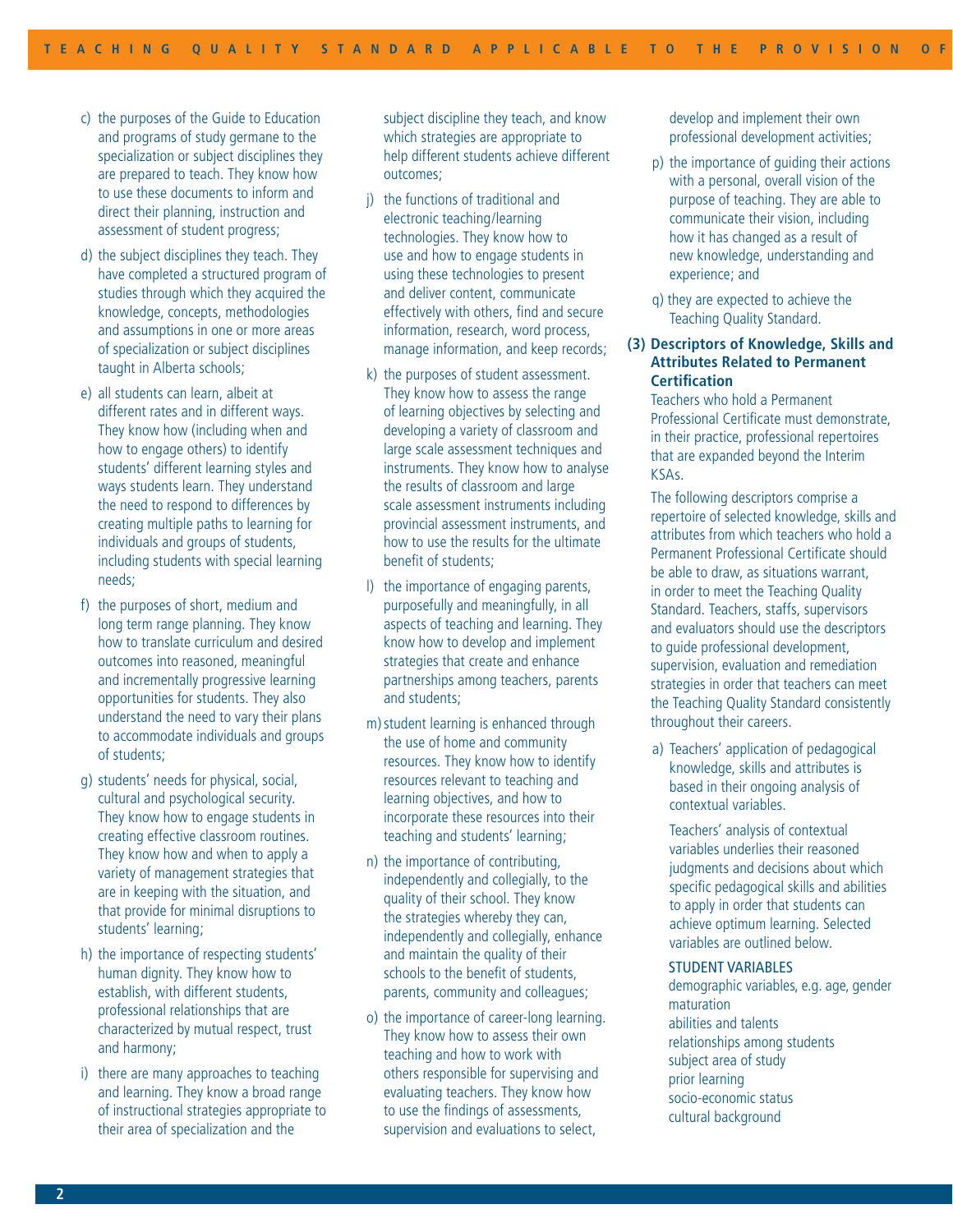linguistic variables mental and emotional states and conditions resource availability and allocation teaching assignment class size and composition collegial and administrator support physical plant

## TEACHER VARIABLES

teaching experience learning experiences

#### REGULATORY VARIABLES

Government Organization Act School Act and provincial regulations, policies and Ministerial Orders Child, Youth and Family Enhancement Act Canadian Charter of Rights and Freedoms school authority policies Guide to Education Program of Studies

#### PARENT AND SOCIETAL VARIABLES

parental support parental involvement in children's learning socio-economic variables community support for education multiculturalism cultural pluralism inter-agency collaboration provincial, national and global influences

b) Teachers understand the legislated, moral and ethical frameworks within which they work.

Teachers function within a policy-based and results oriented education system authorized under the School Act and other legislation.

Teachers also function within policy frameworks established by school authorities.

This includes policies which require: a commitment to teaching practices that meet their school authority's teaching quality standard(s); and that teachers engage in ongoing, individualized professional development.

 Teachers recognize they are bound by standards of conduct expected of a caring, knowledgeable and reasonable adult who is entrusted with the custody, care or education

of students or children. Teachers recognize their actions are bound in moral, ethical and legal considerations regarding their obligations to students, parents, administrators, school authorities, communities and society at large. Teachers acknowledge these obligations and act accordingly.

c) Teachers understand the subject disciplines they teach. Teachers understand the knowledge,

concepts, methodologies and assumptions of the subject disciplines they teach. This includes an understanding of how knowledge in each discipline is created and organized, and that subject disciplines are more than bodies of static facts and techniques - they are complex and evolving. Their understanding extends to relevant technologies, the linkages among subject disciplines, and their relevance and importance in everyday life at the personal, local, national and international levels.

Teachers understand that students typically bring preconceptions and understandings to a subject. They know strategies and materials that are of assistance in furthering students' understanding.

d) Teachers know there are many approaches to teaching and learning. Teachers appreciate individual differences and believe all students can learn, albeit at different rates and in different ways. They recognize students' different learning styles and the different ways they learn, and accommodate these differences in individuals and groups of students including students with special learning needs.

Teachers understand the fluidity of teaching and learning. They constantly monitor the effectiveness and appropriateness of their practices and students' activities, and change them as needed.

e) Teachers engage in a range of planning activities.

Teachers' plans are founded in their understanding of contextual variables

and are a record of their decisions on what teaching and learning strategies to apply. Plans outline a reasoned and incremental progression toward the attainment of desired outcomes, for both teachers and students. Teachers monitor the context, their instruction, and monitor and assess students' learning on an ongoing basis, and modify their plans accordingly.

Teachers strive to establish candid, open and ongoing lines of communication with students, parents, colleagues and other professionals, and incorporate information gained into their planning.

f) Teachers create and maintain environments that are conducive to student learning. Teachers establish learning environments wherein students feel physically, psychologically, socially and culturally secure. They are respectful of students' human dignity, and seek to establish a positive professional relationship with students that is characterized by mutual respect, trust and harmony. They model the beliefs, principles, values, and intellectual characteristics outlined in the Guide to Education and programs of study, and guide students to do the same.

Teachers work, independently and cooperatively, to make their classrooms and schools stimulating learning environments. They maintain acceptable levels of student conduct, and use discipline strategies that result in a positive environment conducive to student learning. They work with students to establish classroom routines that enhance and increase students' involvement in meaningful learning activities. They organize facilities, materials, equipment and space to provide students equitable opportunities to learn, and to provide for students' safety.

Where community members work with students either on-campus or off-campus and where students are engaged in school-sponsored offcampus activities, teachers strive to ensure these situations also are secure